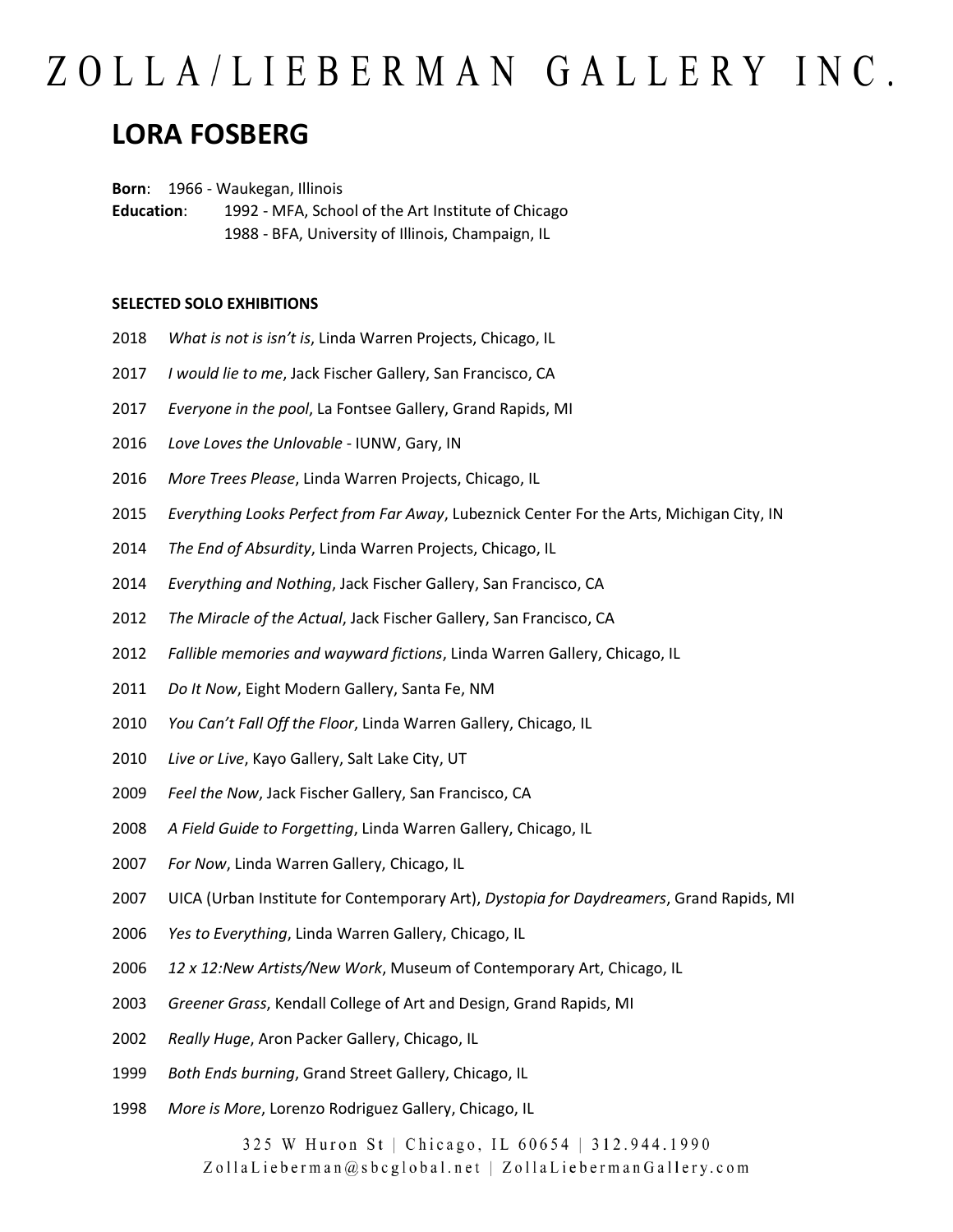- *One Hand on the Dark Side*, Anchor Graphics, Chicago, IL
- *The Now*, Anchor Graphics, Chicago, IL

### **SELECTED GROUP EXHIBITIONS**

- Illinois State Museum, *Human/Nature*, Springfield, IL
- *Not just another pretty face*, Hyde Park Art Center, Chicago, IL
- *Everyone in the pool*, La Fontsee Gallery, Grand Rapids, MI
- *Summer Fun*, ZG Gallery, Chicago, IL
- *Curators Create*, Bridgeport Art Center, Chicago, IL
- Typeforce 8 Co-Prosperity Sphere, Chicago, IL
- *summertime,* La Fontsee Gallery, Grand Rapids, MI
- Typeforce 7 Co-Prosperity Sphere, Bridgeprt, IL
- NJAPF Hyde Park Art Center, Chicago, IL
- *Saving the Dunes*, Artist's Paths, Marshall J. Gardner Art Center, Miller Beach, IN
- *The steamroller printmaking project*, Lubeznick Center for the Arts, Michigan City, IN
- *Not just another pretty face*, Hyde Park Art Center, Chicago, IL
- *The three*, wv15, Amsterdam, Netherlands
- *Not just another pretty face*, Hyde Park Art Center, Chicago, IL
- 2011 Walnut Ink Gallery, Inaugural Show, Michigan City, IN
- *Wishing You Love and Happiness and Curiosity Forever*, V1 Gallery, Copenhagen, Denmark
- *(S)edition*, curated by Marc Pascale, Urban Institute of Contemporary Arts (UICA), Grand Rapids, MI
- 2011 Typeforce, Co-prosperity Sphere, Chicago, IL
- 2011 ART Chicago, represented by Linda Warren Gallery, Chicago, IL
- NEXT Art Fair, represented by Pele Prints, St. Louis, MO
- Interface, Center of Creative Arts (COCA), curated by Pele Prints, St. Louis, MO
- ART Chicago, represented by Linda Warren Gallery, Chicago, IL
- NEXT Art Fair, represented by Pele Prints, St. Louis, MO
- *Spellbound*, Hyde Park Art Center, Chicago, IL

325 W Huron St | Chicago, IL 60654 | 312.944.1990 ZollaLieberman@sbcglobal.net | ZollaLiebermanGallery.com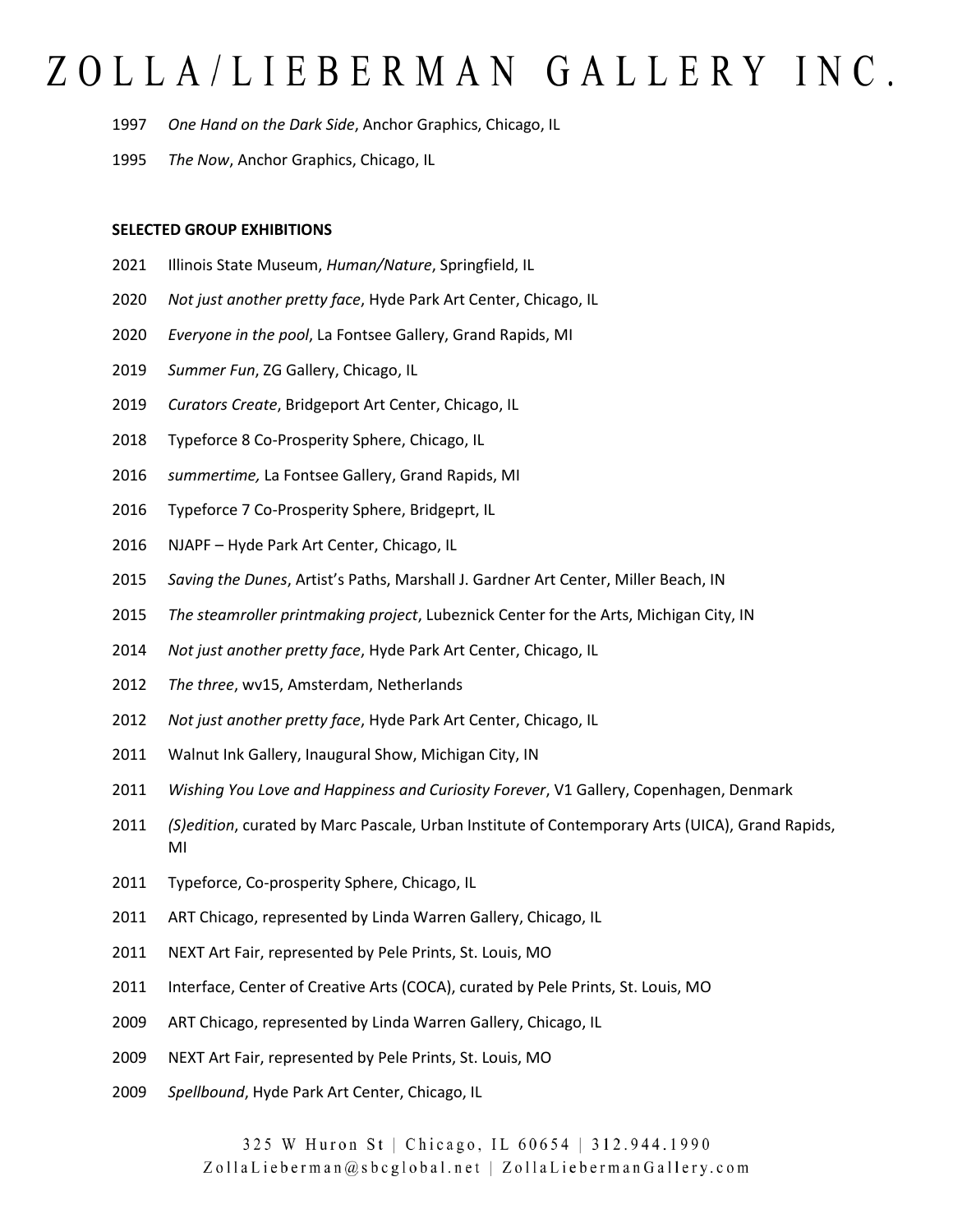- *Signs of the Apocalypse/Rapture*, Hyde Park Art Center, Chicago, IL
- *Emmett Kerrigan and Lora Fosberg*, Linda Warren Gallery, Chicago, IL
- *Clouds Et. Al*, Carrie Secrist Gallery, Chicago, IL
- ART Chicago, represented by Linda Warren Gallery, Chicago, IL
- NEXT Art Fair, represented by Pele Prints, St. Louis, MO
- Red Dot Art Fair, represented by Jack Fischer Gallery, San Francisco, CA
- Pulse Art Fair Miami, represented by Jack Fischer Gallery, Miami, FL
- *44 New Drawings*, Linda Warren Gallery, Chicago, IL
- ART Chicago, represented by Linda Warren Gallery, Chicago, IL
- Kent State University with Pierogi Flat Files, drawing invitational, Kent, OH
- Art LA, represented by Linda Warren Gallery, Los Angeles, CA
- Urban Institute for Contemporary Art, Grand Rapids, MI
- *Drawing No Conclusions*, curated by Dominic Molon, Associate Curator, Museum of Contemporary Art Chicago, IL
- Judith Racht Gallery, *Layer on Layer: a collage show*, Harbert, MI
- ART Chicago, represented by Linda Warren Gallery, Chicago, IL
- *Fragile, handle with care*, Museum Works Gallery, New York, NY
- *Species*, Linda Warren Gallery, Chicago, IL
- *Highlights*, Junc Gallery, Los Angeles, CA
- *me vs. you*, Melanee Cooper Gallery, Chicago, IL
- *Politics as Usual*, Aron Packer Gallery, Chicago, IL
- *Natural History*, Aron Packer Gallery, Chicago, IL
- Affordable Art Fair, New York, represented by Aron Packer Gallery, Chicago, IL
- *10th Annual Figurative Small Works Show*, Armory Art Center, West Palm Beach, FL
- *14th Annual McNeese National Works on Paper*, McNeese State University, Lake Charles, LA
- *Dia des Los Muertos*, La Luz de Jesus Gallery, Los Angeles, CA
- *Summer Group Show*, Gallery A, Chicago, IL
- *By-cycles*, Maritain Art Institute, Loveland, OH
- *Zusammen*, Milktooth, Chicago, IL

325 W Huron St | Chicago, IL 60654 | 312.944.1990 ZollaLieberman@sbcglobal.net | ZollaLiebermanGallery.com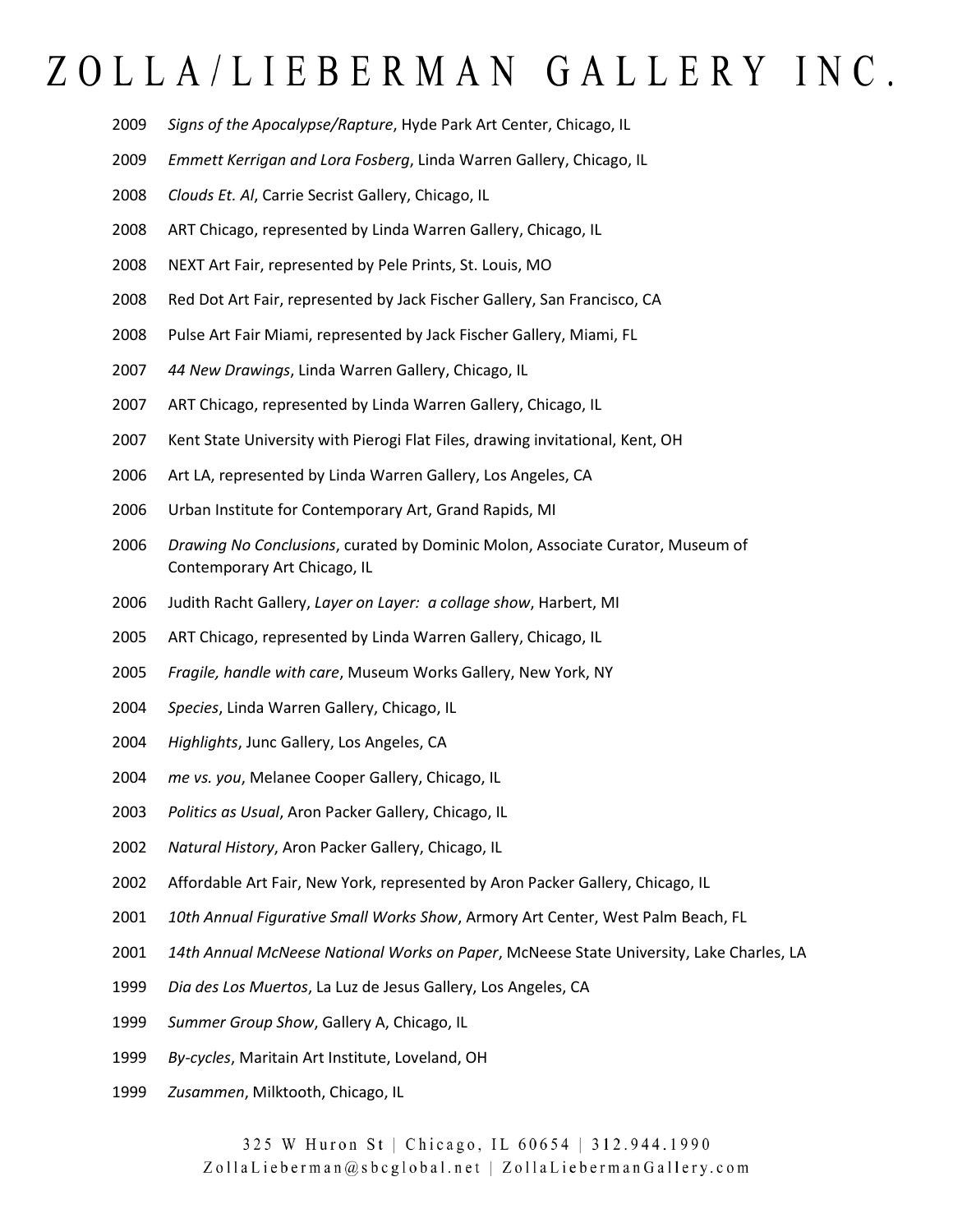- 1998 *Summer Group Show*, Gallery A, Chicago, IL
- 1998 Art Chicago The Pier Show, represented by Lorenzo Rodriguez Gallery, Chicago, IL
- 1998 *Los Muertos*, La Luz de Jesus Gallery, Los Angeles, CA
- 1997 Art Chicago The Pier Show, represented by Lorenzo Rodriguez Gallery, Chicago, IL
- 1997 *Revelations: Artists Look at Religion*, Gallery 2, School of the Art Institute, Chicago, IL
- 1996 *Moving the Body Forward*, Lorenzo Rodriguez Gallery, Chicago, IL
- 1996 *Summer Rocks*, World Tattoo Gallery, Chicago, IL
- 1995 *Grab Bag*, curated by Don Baum, Hyde Park Art Center, Chicago, IL
- 1995 Art Chicago The Pier Show, represented by Lorenzo Rodriguez Gallery, Chicago, IL

### **ARTIST IN RESIDENCE**

- 2002 Frans Masereel Art Center, Kasterlee, Belgium
- 2000 Oxbow, School of the Art Institute, Saugatauk, MI
- 1999 Oxbow, School of the Art Institute, Saugatauk, MI

### **PUBLIC INSTALLATION**

- 2014 CH Distillery, Chicago, IL
- 2013 Brindille Restaurant, Chicago, IL
- 2012 Eaton Corporation, Cleveland, OH
- 2004 Tank Restaurant,Chicago, IL
- 2000 Naha Restaurant, Chicago, IL

#### **SELECTED COLLECTIONS**

Illinois State Museum Eaton Corporation Lew and Susan Manilow Janice Cantor and Tom McCormick Jeff and Linda Hammes Howard Tullman Ralph Segreti Linda and Dennis Myers